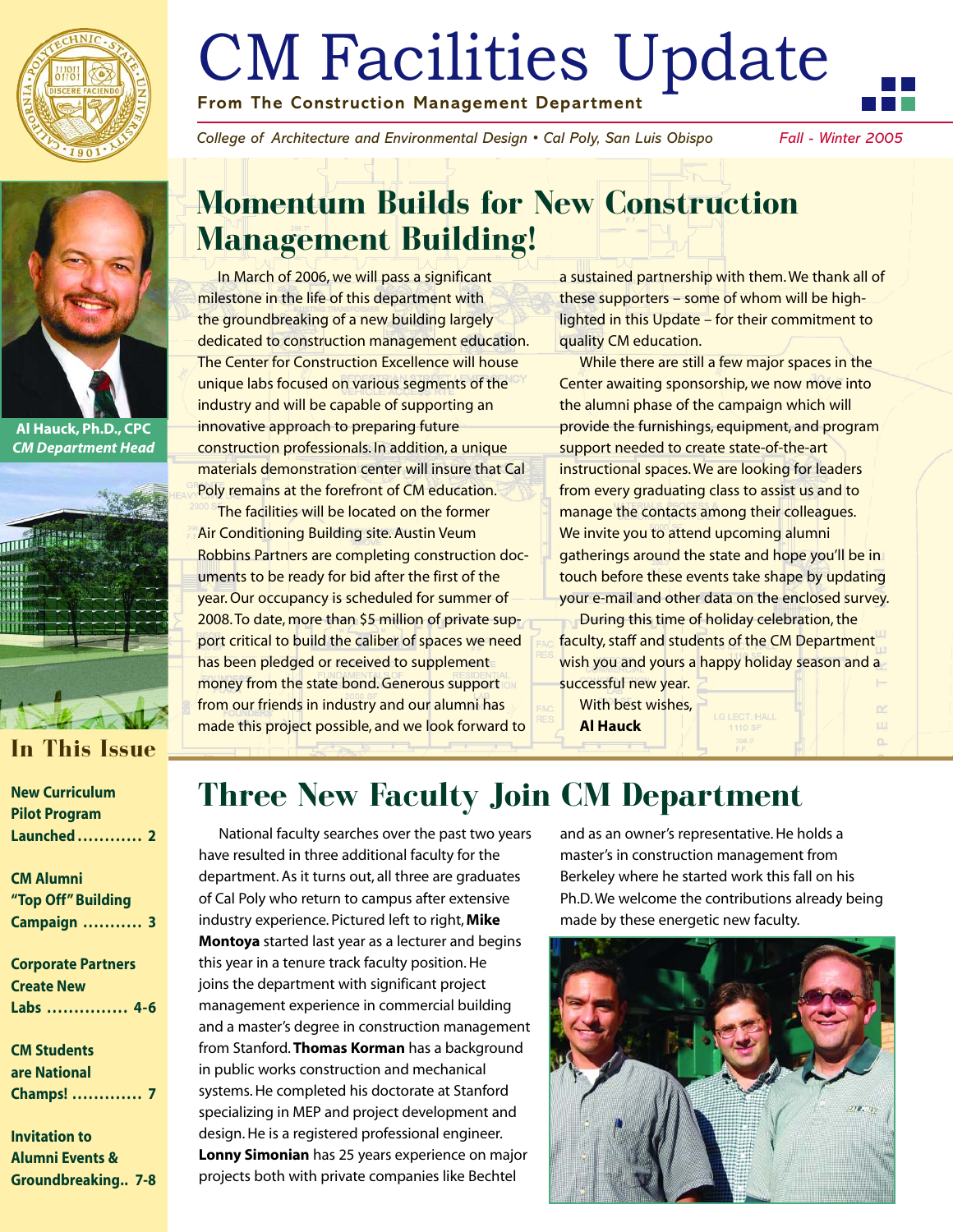#### **New Curriculum Pilot Program Launched**

Much of the curriculum discussion which led to the unique programming and design of the new CM Building has centered around the concept of an "integrated curriculum." Rather than concentrating on individual specialty courses that separate and divide the management skills needed to be a successful constructor, the integrated curriculum is designed with large credit hour seminars in which concepts from estimating, scheduling, contracts, cost control, methods and materials are applied to a major project presented by an industry partner. As students move through this series of seminars, their depth of knowledge in these management concepts increases as they are applied to various industry sectors and project delivery approaches. The building design supports this by providing

dedicated labs filled with the necessary models, drawings, specifications, contracts, marketing documents and other support materials that students will have access to around the clock each quarter.

It was critical to test this unique approach to maximize feedback from students, faculty and our industry advisory committee. To "get our feet wet," a pilot program was launched last spring. Twenty-four students took over a dedicated lab to try out an integrated curriculum through seminars in residential, commercial, and heavy/civil construction. In addition to the methods and materials used in each of these areas, the seminars were designed to cover estimating, scheduling, construction accounting and contracts courses. Preliminary reports from both student and faculty participants are very positive and interest



*Photo by Jayson Mellom* 

in continuing the pilot program is high.

Key to this success has been the active involvement of industry sponsors. We would like to thank **Pulte Homes, Webcor Builders,** and **Granite Construction**. In the spring we will offer a combined fundamentals of construction management course and a specialty contracting seminar supported by **Cupertino Electric.**  This will complete a test of five of the seven seminars proposed for the new curriculum.

#### **Design-build Education Gets Boost From Pankow Foundation**

The new **California Center for Construction Education (CCCE)** is designed to be the "outreach arm" of the CM Department. **The Charles Pankow Foundation** has awarded the CCCE a \$100,000 grant to expand undergraduate offerings in design-build education nationally. The CM Department was chosen in recognition of its unique

interdisciplinary college setting and national leadership of undergraduate integrated project-delivery education.

"The demand in the marketplace coupled with the complexity of the industry, call for a 'new breed' of architecture,engineering, and construction professional who will embark upon the urgent housing, facility and infrastructure needs

of California," said CM Professor and CCCE Director **Barbara Jackson**.

The grant also will support a national conference of CM faculty to be held at Cal Poly next May to help prepare them to expand offerings in this area at their home universities.

Please visit www.caed.calpoly.edu for more information.



#### **Barbara Jackson Receives DBIA Distinguished Service Award**

CM Professor **Barbara Jackson** was honored November 9 with the Design-Build Institute of America's (DBIA) Distinguished Service Award for going "above and beyond the call of duty" to promote design-build and the DBIA. Barbara chairs the DBIA's educational committee and has made major contributions in revising current course offerings and developing additional ones. At Cal Poly, she has created innovative design-build course curricula. (See related CCCE story.)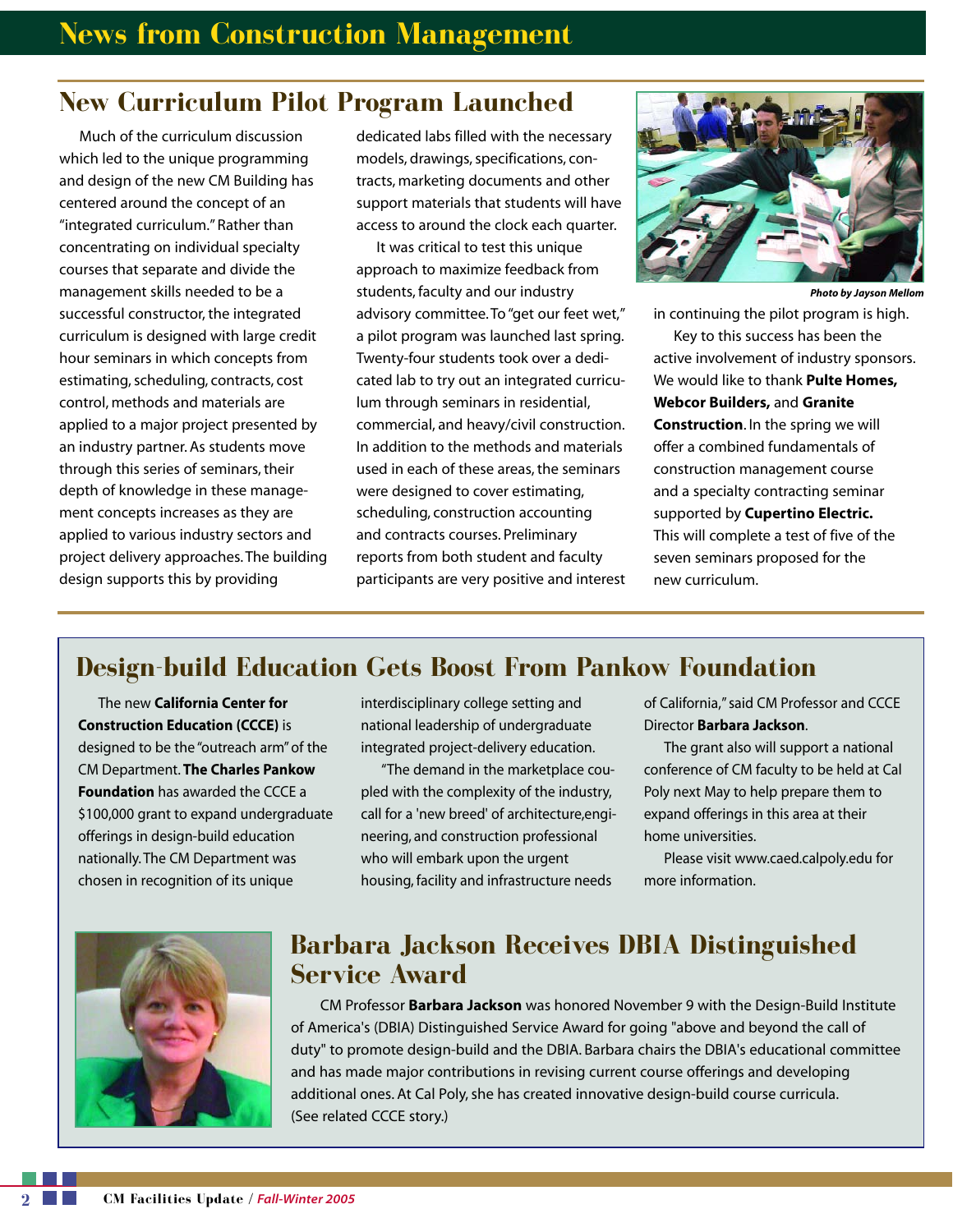## **CM Alumni Campaign to "Top Off" Center Campaign**

This is an exciting period of growth for CM, and I firmly believe the longanticipated Center for Construction Excellence will serve as a strong catalyst for the department's continued emergence as the leading program in the nation. It is therefore an honor and a privilege to be asked, in my capacity as Chair of the CAED's Alumni Campaign, to help lead the soon to be launched \$1 million CM Alumni Campaign in support of this remarkable project.

Amazing progress has been made toward the department's \$8.3 million private funding goal with more than \$5 million in support received from among the highest caliber of corporate partners and loyal major individual donors (see related story top of page 6). Such generous contributions speak well to the nature of our industry and the

quality of our program.

The generous support of CM alumni is definitely required if we are to raise the dollars necessary to "top off" construction and to equip the Center in a manner that will bring further prestige to the program and have a dramatic impact on the life of the department and its students – our next generation of professionals in the CM field.

During the upcoming months, the college will formally invite alumni to donate toward the Center, and I predict that together we will surpass our \$1 million goal by the groundbreaking celebration in May. In fact, in May, we plan on displaying a mock-up of the donor wall that will eventually be placed in the main lobby. It will be great to see as many CM alumni names included as possible – to show how committed we

are to our alma mater and the outstanding education we have all received.

In March, a volunteer team captain from your graduating class will be contacting you about making your own gift of support. Some of you may be in a position similar to mine where making your pledge before the end of this tax year would be more beneficial. For details, please contact Tanya Kiani at (805) 756-5134 or tkiani@calpoly.edu.

Meanwhile, I look forward to meeting each of you at one of the alumni events to be held around the state during February. We will network, hear more about the Center, and catch up on current events in your lives. (See calendar on back cover.)

Warm regards, **C. Nicholas Watry**  Chair, CAED Alumni Campaign

## **Jim Rodger Challenges Faculty and Staff**

Retired Department Head **Jim Rodger**, pictured here during a road trip to Alaska last year, is enjoying adventures on both the highway and the high seas. Jim recently pledged \$30,000 to the Center campaign as a "challenge gift" to match giving by CAED faculty and staff. The resulting donations inspired by Jim's challenge have been unprecedented. Jim has also made donations to the building in honor of deceased faculty members **John Kubasack, Ed Turnquist** and

**Richard Young**. Jim will be in attendance

at the Reno alumni reunion on February 9 and the May 5-7 Groundbreaking Celebration.



### **Nick Watry–Latest CM Building "Founder"**

**Nick Watry**, a graduate of both the architectural engineering and architecture departments and founder and former president of Watry Design Group in Redwood City, has pledged a total of \$1 million in support of the CM Building project. Nick joins **Rob Rossi**  (ARCH '75) as two of the four industry "founders" who will be recognized with a Founders Hall in the new building and with a display in the Founders Lobby. The contributions of these two industry leaders will have a significant impact on the college, the CM Department, and our students for many years to come.

Since reducing his involvement in his firm in 2002, Nick has been teaching courses in the CM, ARCE and LA departments, and was selected as the inaugural George Hasslein



Endowment Chair. Through CM's design-build course, Nick has influenced students throughout the college, as well as majors from engineering and business. Students in this class work directly with stakeholder groups in the preparation of designs, estimates, schedules, and management plans for numerous structures. Nick continues to make many positive contributions to the department and faculty.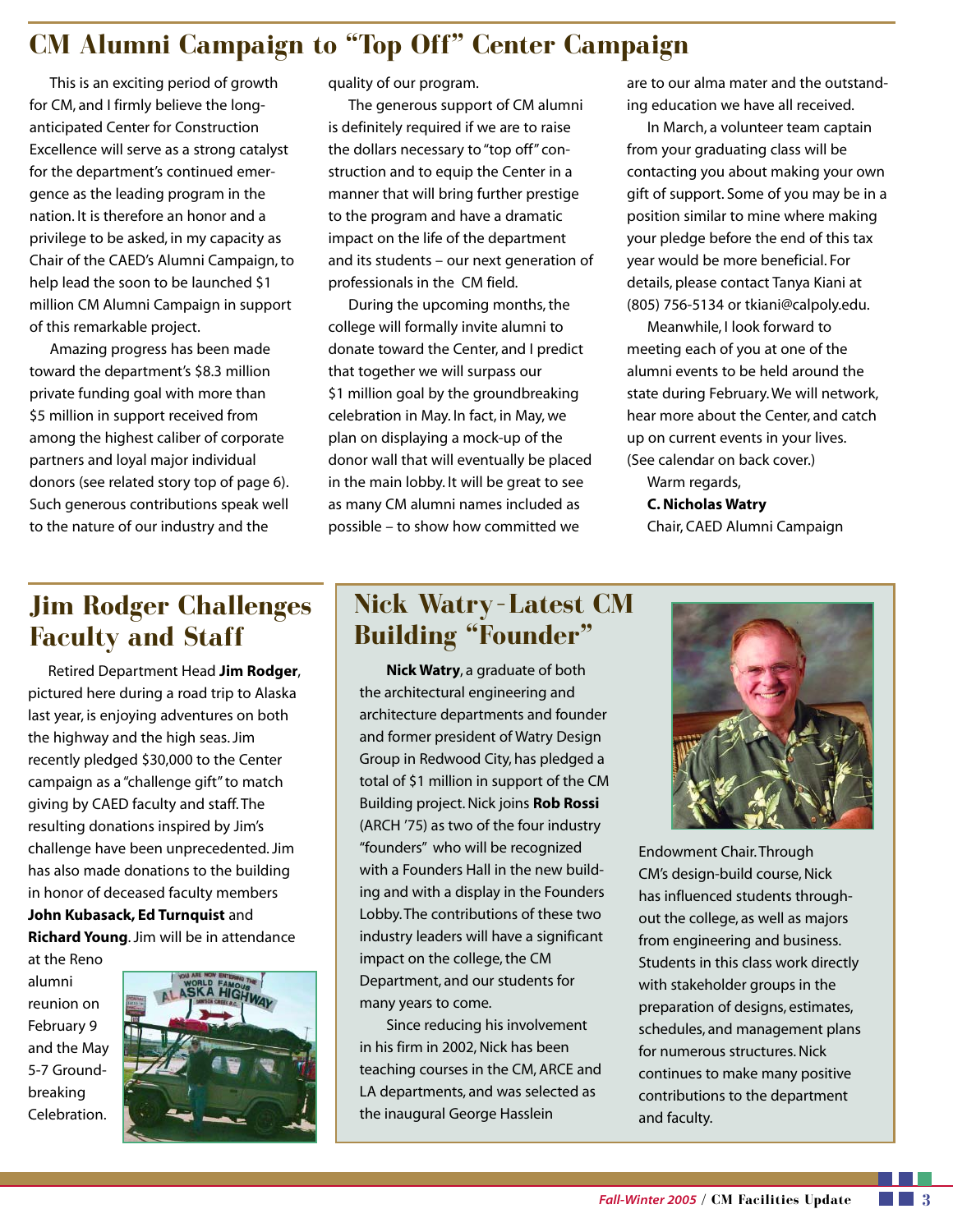### **Fourth-Year Labs in New Building Take Shape**

Our last Facilities Update highlighted the labs designed to support the secondand third-year curricula – the **Overaa** and **Watry** Fundamentals of Construction Management Lab, the **Pulte Homes**  Residential Construction Lab, the **Webcor**  Commercial Building Lab, and the **Granite Construction** Heavy/Civil Lab. Featured on this page are the labs dedicated to the fourthyear curriculum. These spaces directly reflect the advice of our Industry Advisory Committee and other longtime supporters in that they are designed to fill needs currently neglected

by many CM programs. The final year of our curriclum will include the unique challenges associated with subcontract and specialty construction firms; the growing importance of the next generation of superintendents and increasingly sophisticated approaches to field management; and the vast array of alternative project delivery approaches and collaborative systems that now dominate construction contracts. The labs described here will keep Cal Poly at the forefront in education related to these critical issues.

#### **DPR Construction Classroom**

**DPR Construction** headquartered in Redwood City has quickly grown to become a major national general contractor and, throughout that growth, has hired numerous Cal Poly grads into significant management positions. Recognizing those many ties with the department, DPR Founder and Board Member **Peter Nosler** (pictured right) and Cal Poly alum **Michael Humphrey** were key to DPR committing to this classroom that will be central to all of the fourth-year labs. This tiered seating classroom will be the venue for faculty lectures, student team and individual presentations, guest lecturers and other

industry sessions. It will be equipped with an interactive teaching station, distance learning capabilities, digital recording and projection equipment, and full networking access.

Peter said,"We are truly pleased to be part of this wonderful step forward for the program. We regularly hire graduates and to be able to return something significant to Cal Poly means a great deal to DPR."

This lab will provide essential support for the project-based learning taking place in the adjoining labs and will contribute to developing the communication skills so necessary for professional constructors.



### **Olson Integrated Project Services Laboratory**

approach to finance, design and construction is expanding its educational programs to provide design-build, CM/GC, agency CM, and other projects in this space.

The **Olson Company** of Seal Beach has collaborative alternative project delivery systems.

become one of the fastest growing companies Cal Poly is quickly developing a national reputation in the country by partnering with cities to for being a leader in providing undergraduate education develop and build high-density residential com- in design-build and this dedicated lab will become the munities located near mass transit hubs. The hub of this activity. Noting this leadership, Steve said, nature of this work requires that an integrated "We are very proud to assist the CM Department in adopted to provide best value to the public laboratory training replicating real-life construction clients and private end users. This approach challenges and opportunities. We look forward to a close made **Steve Olson**, chairman (pictured), and his relationship for years to come." Students from all majors management team ideal partners to help us in the college and many from engineering and business create a lab designed to support education in will continue to complete owner-driven, design-build

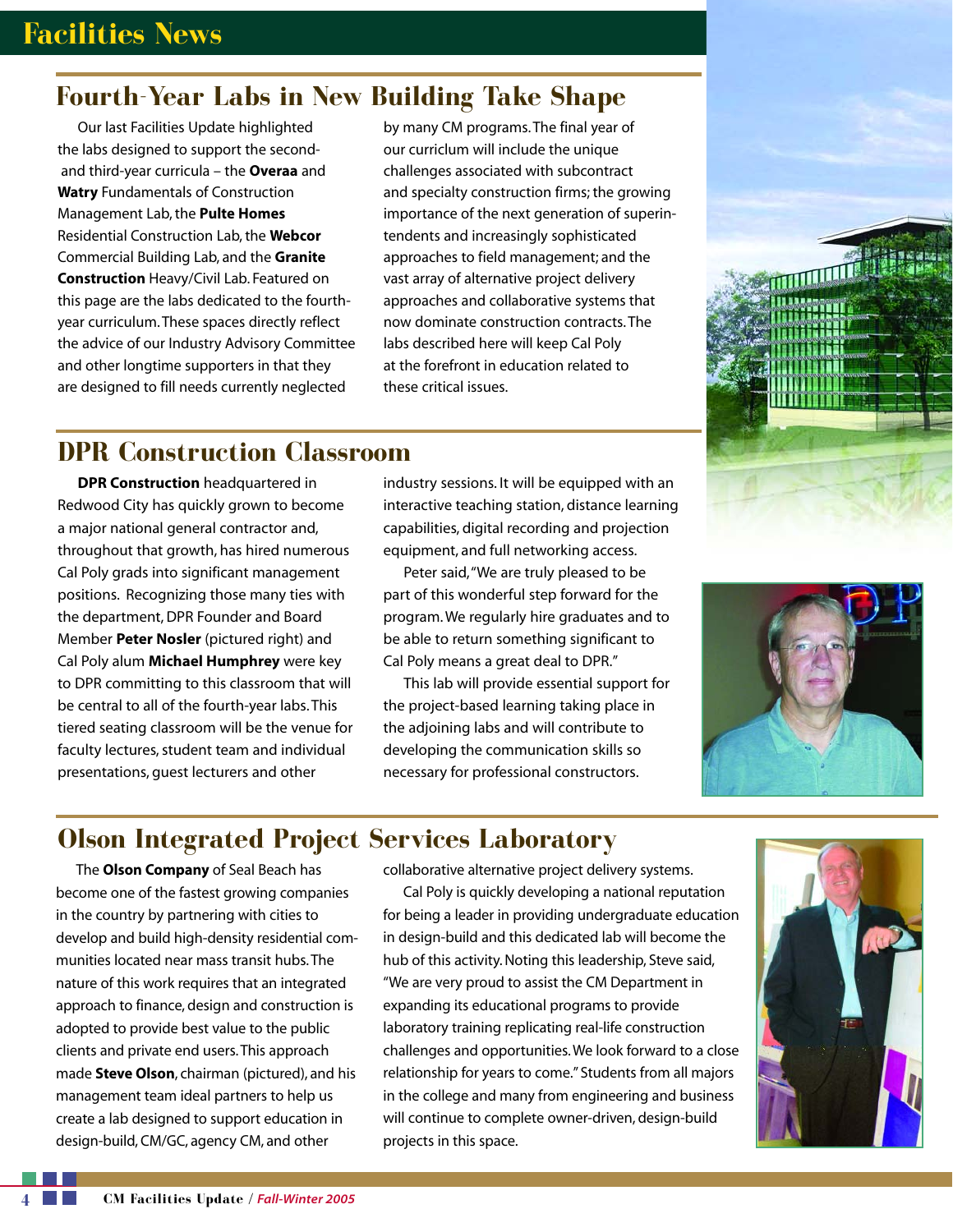*Latest rendering of Cal Poly's new Construction Management Building from across Perimeter Drive.* 

| <b>AUSTIN</b>   |
|-----------------|
| <b>VEUM</b>     |
| <b>ROBBINS</b>  |
| <b>PARTNERS</b> |



#### **Jobsite Management Laboratory Sponsor Sought**

One of the crises facing the construction industry in the coming decade is the looming shortage of qualified jobsite management personnel. At a time when many experienced, senior superintendents are approaching retirement, the "pipeline" that traditionally prepared jobsite managers is not producing replacements fast enough. The amount of jobsite "intellectual capital" leaving major companies is staggering. Simultaneously, the role of the superintendent is fundamentally changing with higher demands for computer, communication and

interpersonal skills. Consequently, many of our industry partners have started to recruit our department's graduates.

To help meet this need, the CM Department proposes to create a unique space dedicated to site management of major projects. Students will study the issues related to project administration, project layout, site utilization, productivity improvement, labor management, subcontractor coordination, safety, quality control, temporary structures, and constructability reviews. As we go to press, this is the last major teaching lab



without an industry partner. Interested potential supporters are encouraged to contact the department about this exciting opportunity.

## **Cupertino Electric Specialty Construction Laboratory**

cal contractors on the West Coast, it takes to successfully and profitably ening their **Cupertino Electric** in San Jose is intro- complete this work is increasingly knowledge base ducing groundbreaking approaches to important to all our students. and broadening design-build support, prefabrication of Cupertino's COO and President **John** their career

As one of the most successful electri- of our industry. The knowledge of what while strength-

components and other modern manage- **Boncher** (shown at signing ceremony) options in our ment techniques applied to specialty spearheaded the effort to create this new industry. What a construction. We are proud to partner example partnership. "This lab will create great way to with Cupertino as the department advanced learning opportunities for stu-<br> expands its study of this essential sector dents, allowing hands-on experience the future."

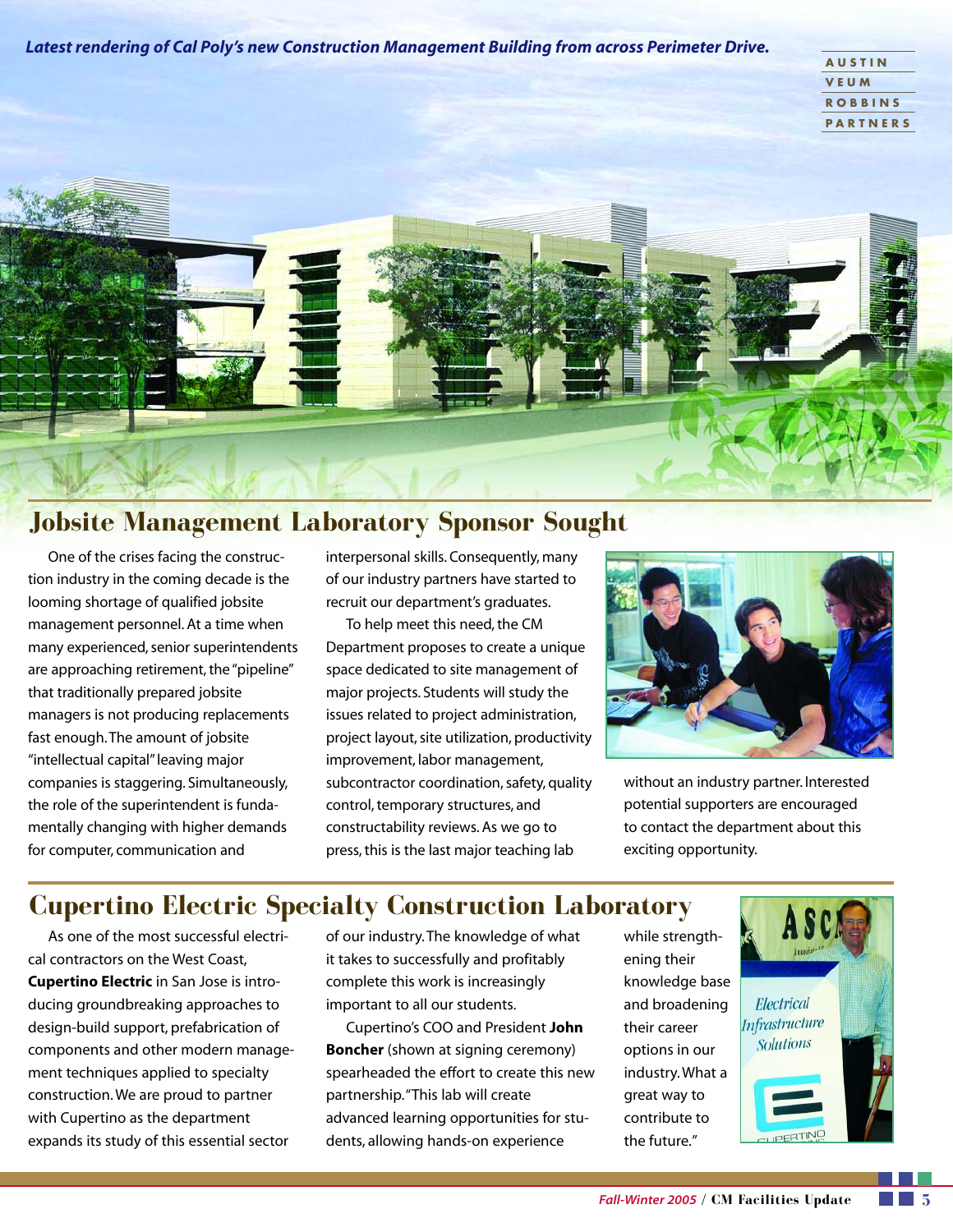#### **Alumni Campaign Receives Major Lead Gift!**

**Jennifer** and **Mark Montoya**  (CM '84) have generously pledged \$50,000 over a number of years toward the new Center and programs to be offered within it. They hope this lead gift will encourage other alumni to support the campaign effort during this pivotal time in the history of the department. Volunteering for a leadership role on the CM Alumni Campaign Committee, Mark is also a member of the CM Industry Advisory Committee, is chair of the CAED

Dean's Advisory Council, and was the college's Honored Alumni in 2004.



#### **Gregory Reed Family Construction Management Administrative Offices**



Alumnus **Greg Reed** (pictured), COO, **Basic Resources Inc.**, and his family have founded some of the most successful heavy construction related companies in California's Central Valley. In recognition of

their long-standing and generous support, our administrative offices will be named in honor of the Reed family. Their interest in providing a professional space in which to conduct our work and to welcome guests is greatly appreciated.

In making this gift, Greg noted, "The CM Department was the most important start for me in our expanding construction businesses. Our contribution toward the Center will provide opportunities for the graduates of today and well into the future."

### **KTGY Integrated Curriculum Laboratory**

Thanks to KTGY, in this lab, integrated courses will be taught to majors from all five CAED departments, allowing the college to expand its interdisciplinary offerings. Teams of students in coordination with a "client" would work on a reallife planning/design/construction problem statement, culminating with group presentations.

**Jim Thomas** (below), a member of the CAED Dean's Advisory Council, and retiring CEO of the





**KTGY Group Inc.**, notes,"A large portion of the success of KTGY has been the hiring of Cal Poly graduates." Jim's successor, **Tricia Esser**  (below left), adds "We consider it a great opportunity to partner with Cal Poly in this endeavor to expand interdisciplinary courses, and we look forward to working together in the future to support the expected growth at Cal Poly."

### **Devcon Construction Faculty Research Laboratory**

Adjoining each industry specific lab will be a Consequently, these labs will be used to work research lab designed to support faculty curriculum closely with industry partners to develop new ways development and applied research. **Devcon** of teaching successful, professional practice. **Construction** of Milpitas is the first company to **Gary Filizetti** (pictured), president, recognized sponsor one of these essential spaces. While this need and said, "I have observed the graduates research supporting the development of new mate- of Cal Poly who are always on the cutting edge of rials and practices in the industry is important, it is the construction industry, and I felt that a faculty the application of this knowledge that is critical to research lab would insure they would always be Cal Poly's tradition of "learn by doing." The contract on top."

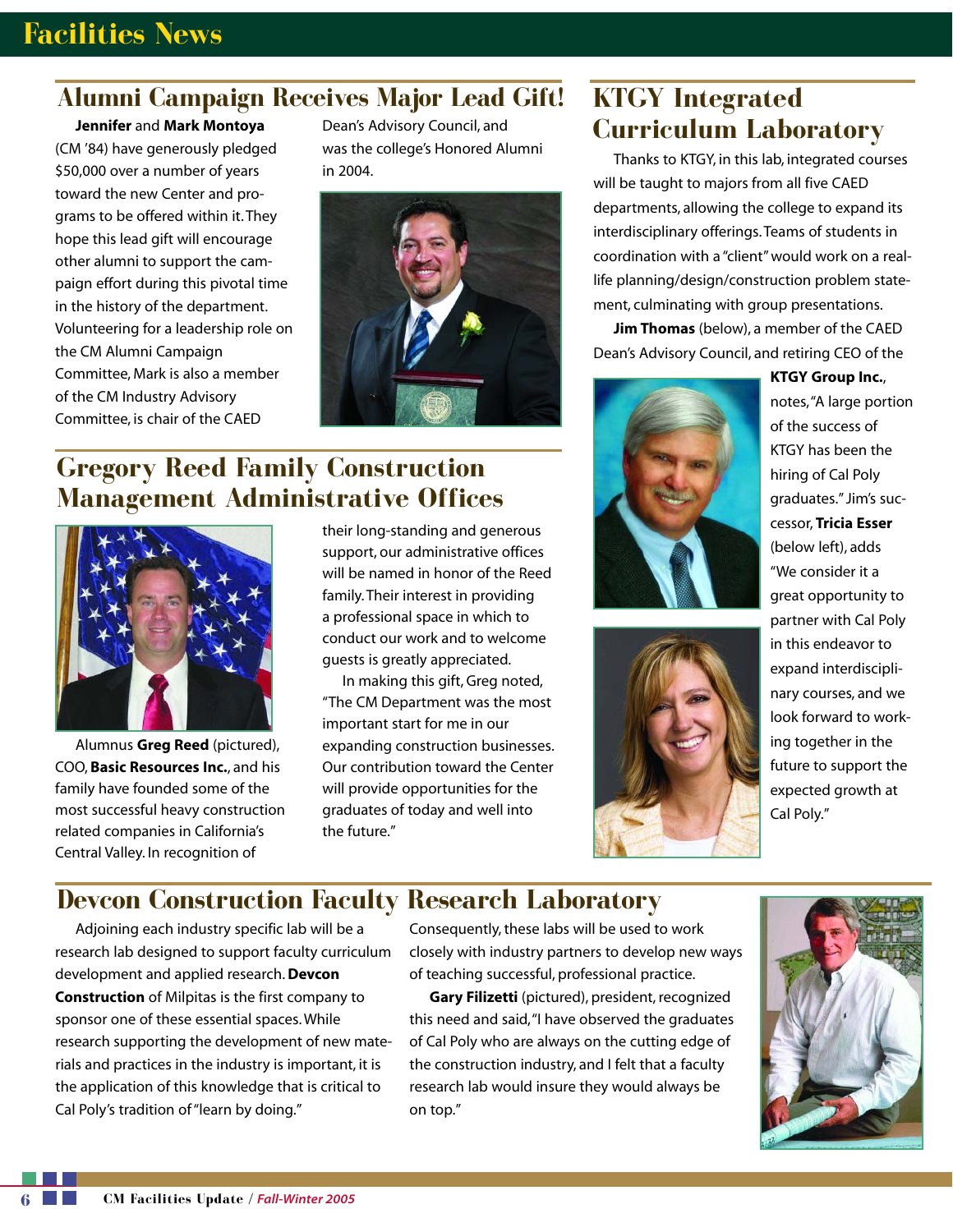## **CM Student Achievements!**

#### **NAHB Competition Nat'l Champs**

Our National Association of Homebuilders team spent much of last year's Christmas break preparing site and marketing plans, estimates, schedules and a pro forma for a major East Coast residential development. January 12 they presented their proposal at the NAHB Conference in Orlando along with 34 other teams, and Cal Poly was awarded first place! This is the third year in a row that our team has placed in the top three and the first time they were national champions.



*Congratulations to the NAHB First Place Team* **(L-R) Quincy McNames, Korey Carroll, Christian Edwards, Mike Crocker, John Drew (Pulte Homes/sponsor), Froylan Gutierrez, Aaaron Amuchastegui and their coach Barbara Jackson.** 

#### **ASC Competition Top Teams**

On February 2, six Cal Poly teams competed in Reno in the Associated Schools of Construction Region 7 Annual Project Management Competition. Teams had just 18 hours on one day to respond to RFPs in five categories. The next day they defended their proposals in front of industry judges playing the roles of owners, architects and senior management. All six teams did extremely well, and Cal Poly placed in four of the five areas. Our commercial team went on to the national competitions sponsored by AGC, in Las Vegas, on March 14 and 15.



*ASC Regionals 2nd Place: Design-build*  Joe Karten Dan Nickerson Clint Petersen Julie Stites

Lisa Volpe Jourdan Younis

Barbara Jackson, Coach

#### *ASC Regionals 2nd Place: Residential (1)*

Zaven Altounian Todd Lukesh Alex Meyer Brian O'Neill Devin O'Neill Joe Pluim

Paul Weber, Coach

*ASC Regionals 3rd Place: Heavy/Civil*  Shalyce Irgens Richard McCown Sandy Poulson Brian Smith Jeremy Vanderziel Chester Walls

Barry Jones, Coach

*ASC Region 7 1st Place Commercial Champions* **(front row L-R) Jimmy Picard, Tina Webb, Matt Sutton, Garret Tomforde, Jared Mettee, Scott Chappelle, and their coach Nick Watry.** 

#### **Invitation to Reno '06 ASC Competition/Alumni Gathering**

Cal Poly will be back in force again at the next ASC Reno Competition February 8-11, 2006. On Thursday evening, the 9th at 9:00 pm, after the industry/faculty dinner and while our students are working to complete their bid packages, we will host a dessert and wine tasting reception for CM alumni and friends. If you have never been to this event, you owe it to yourself to take this opportunity to reconnect with other alums and come to the students' presentations on Friday. Hold the dates and make sure we have your current address and e-mail to receive more information.

#### **CM Student Rides to Rodeo Victory**

CM major **Ben Londo** rode to a first place victory in the Men's All Around category at the **National Collegiate Rodeo Championships**, helping the Cal Poly team earn top honors.



#### **Cal Poly Shines at Solar Decathlon!**

Cal Poly's solar house and California's only student team, Solar CalPoly,

won third place in October at the international Solar Decathlon competition in Washington, D.C. CM students **Jill Brown, David Burns, Michael Handly, Adam Lima, Derek Phebus** and **Adam Windham** were members of the interdisciplinary team that helped construct the winning home.



**While the awards and recognition for our students are important, it is the learning that takes place at these competitions that is critical. Our thanks to the industry sponsors and all the alumni who help prepare our teams and make these the educational pinnacle they have become. And congratulations to all the students and faculty who work so hard to bring this national attention to Cal Poly's CM Department!**